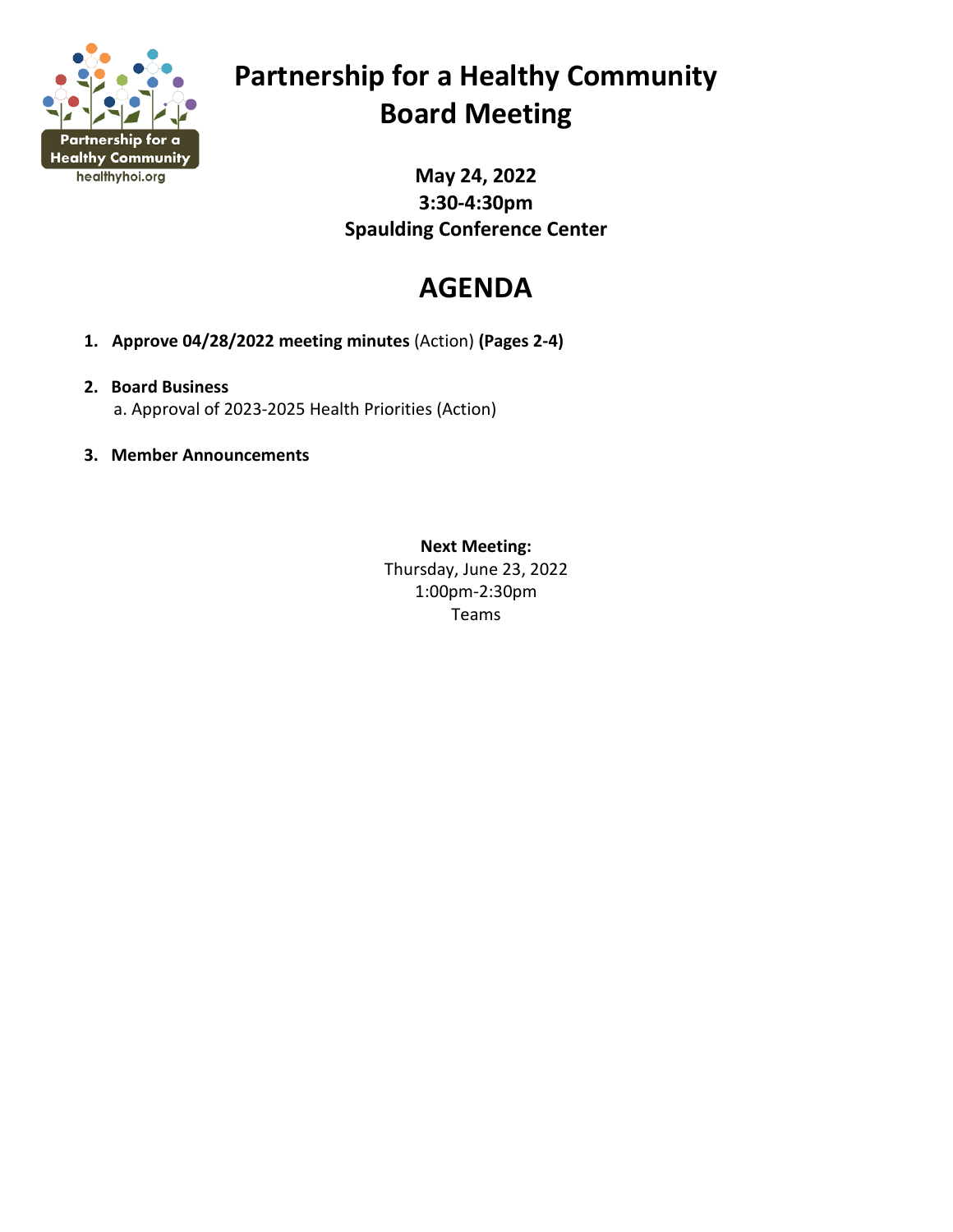

# **Partnership for a Healthy Community Board Meeting Minutes April 28, 2022**

**Members Present via Microsoft Teams:** Lisa Fuller **Amy Fox** Amy Fox

Monica Hendrickson Holly Bill Hillary Aggertt Sally Gambacorta Chris Setti Kate Green Larry Weinzimmer **Ann Campen** Adam Sturdavant Craig Maynard Beth Crider

**Others Present: Amanda Smith Amy Roberts** Amy Roberts

Phillip Baer Sara Sparkman

# **Approval of 03/24/2022 Meeting Minutes**

Ms. Fox noted that Ms. Fuller and she did not work on the Mission/Vison, Values and Purpose as they had been busy with the Annual Meeting and Prioritization Meeting. They will circle back to that for the May meeting. Dr. Weinzimmer made a motion to approve the meeting minutes from the March 24, 2022 meeting. Motion was seconded by Ms. Aggertt. Motion carried (11,0).

# **Committee Updates**

# Mental Health & Substance Use

Ms. Bill included a progress report in the agenda packet. The action teams are making a lot more progress. The mass media campaign is picking back up. The next meeting is scheduled for the end of May. The mass media group will be coordinating with the trauma informed group to make sure all of their information pushed out is trauma informed. Mental Health First Aid is going well. Their numbers have increased quite a bit, there are a lot of trainings coming up. They are going to invite more people to the cadre that was formed from state wide, as long as the focus is still tri-county. Suicide prevention has invited more people to the table for the next meeting. Trauma informed schools have 12+ schools in their pilot phase and have the award that Ms. Bill talked about last time, the website is on the healthyhoi website. There is a certified peer educator training at Hult happening in June for anyone that works with teens to make healthier campus communities. They don't have the EverFi contract anymore, but there are still efforts going on.

## HEAL

Ms. Fox stated that they lost Kaitlyn Streitmatter to a job change and Shanita Wallace needed some time off, so Ms. Fox covered the meeting as Chair. Ms. Fox stated they are continuing their good work and new partners are coming on board. They are starting to form a built environment team, coming from requests to look at bike trails, sidewalks, green spaces. The heal food system partners had a great meeting with their networks, good discussion around culturally familiar foods and what's working in the food pantries and what is not. There are 18 in the community garden network in the tri-county area.

## Cancer

Ms. Robertson was not present at the meeting. She had previously sent the Cancer dashboards that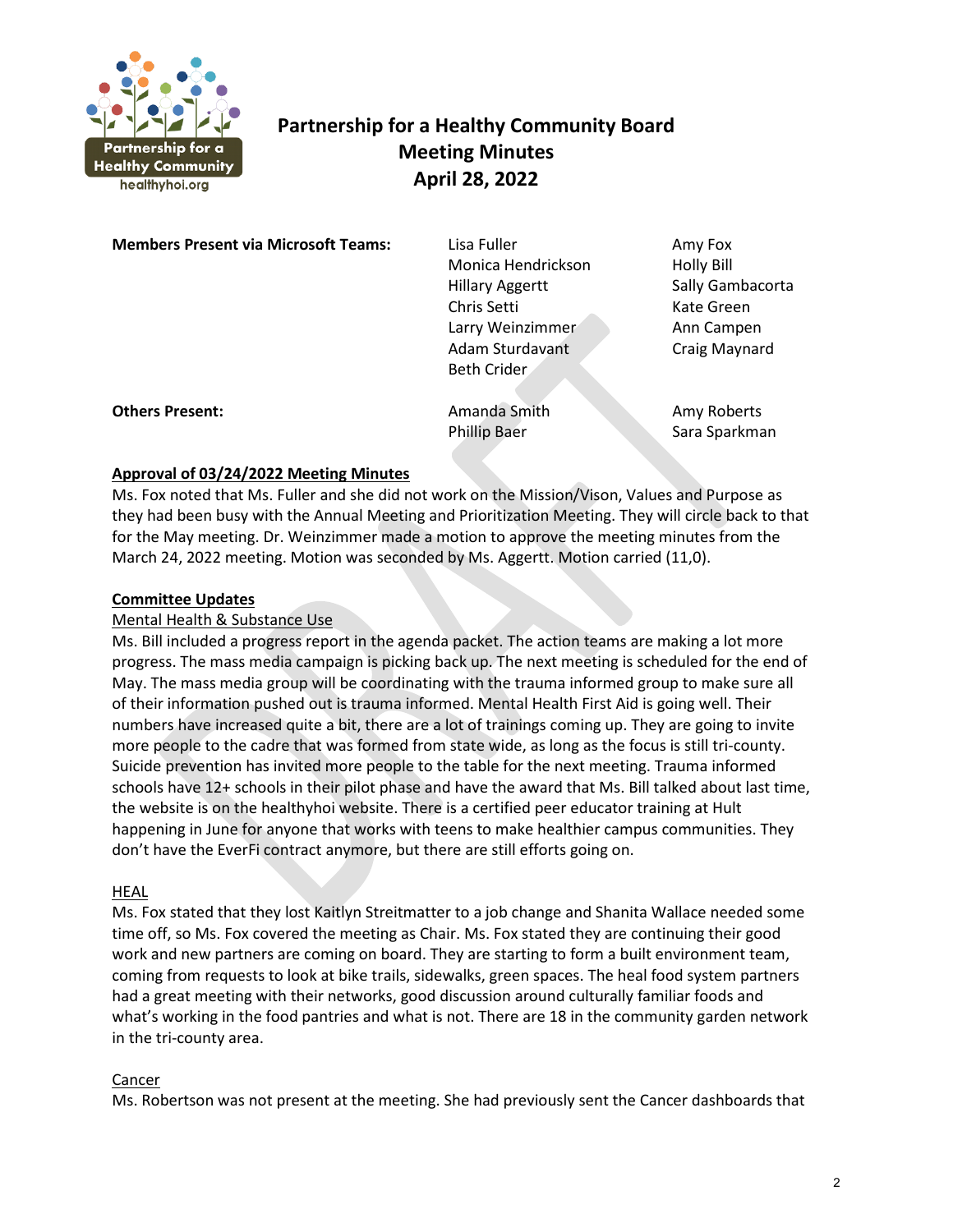were included in the packet.

#### Data Committee

There was no update from the Data Committee, as they had not met this month. They are focusing on the work of the MAPP Committee. Ms. Hendrickson stated that all of the Epidemiologists, Dr. Weinzimmer, and Amanda Smith have been working on the data and with the MAPP committee. She is hopeful that they will soon receive their marching orders to get ready for the prioritization meeting.

#### **Mr. Maynard entered the meeting at 1:12 pm.**

#### **Board Business**

#### **PFHC Marketing Plan**

Ms. Aggertt stated that since there is always one Health Department Administrator assigned as a Partnership Board Co-Chair, that they had discussed their PIO coming with them. Ms. Aggertt coordinated with the three PIOs to make sure this marketing plan meets their needs. She also spoke with action team chairs to help clarify any issues that were left uncovered. This is to help everyone be on the same page, for example, everyone using the correct logo. When things need approved, it will be approved on the action team level. Any material created needs to be at an 8<sup>th</sup> grade reading level. After the action teams approve it, it goes to the lead PIO for them to share on Facebook. It's up to the action team leads to send to the PIO for Ms. Aggertt or Ms. Bill to put on the website. There is more information in the document that was included in the packet. There were no questions or concerns from the Board. Ms. Bill made a motion to approve the Partnership for a Healthy Community Marketing Plan. Motion was seconded by Ms. Hendrickson. Motion carried  $(12,0)$ .

#### **MAPP Update**

Ms. Fox stated that the Board has already heard about the work the Epidemiologists are doing. She stated that the steering committee has already met twice, and they meet again later today, and they are hopeful they can establish the  $6<sup>th</sup>$  priority for consideration. Ms. Fox stated to date, the 5 priorities picked out are: mental health, substance use, access to care, healthy eating, and cancer. The team has been doing a thoughtful process, considering the CHNA data that was put together by Dr. Weinzimmer and only looking at tri-county information. The 6 priorities will be turned over to the data group Ms. Hendrickson was talking about previously and will put together info sheets for each priority for the individuals attending the meeting to review at the prioritization meeting on May 24th, 2022.

Ms. Aggertt has been working on the Local Public Health Assessment that addresses the 10 essential services. Ms. Aggertt stated the toolkit is not aligned with the services, so they are up in the air on the process. They will be evaluating from the last cycle where they used MAPP and used a survey monkey to evaluate the process. There isn't a sliding scale this time as there was previously. They are gathering comments as to why someone ranked it the way that they did. This will give a good picture as to how the ratings compare from now to previously. They are hoping to have this finalized by May  $6<sup>th</sup>$ . This is not specific to just health departments, but to other sectors as well. Once this completed, it will be given to the data team mentioned for the May 24<sup>th</sup> meeting. This was sent to about 40 individuals and have received 12 so far.

Also, there will be a report for next month for the focus groups around Mental Health in Tazewell